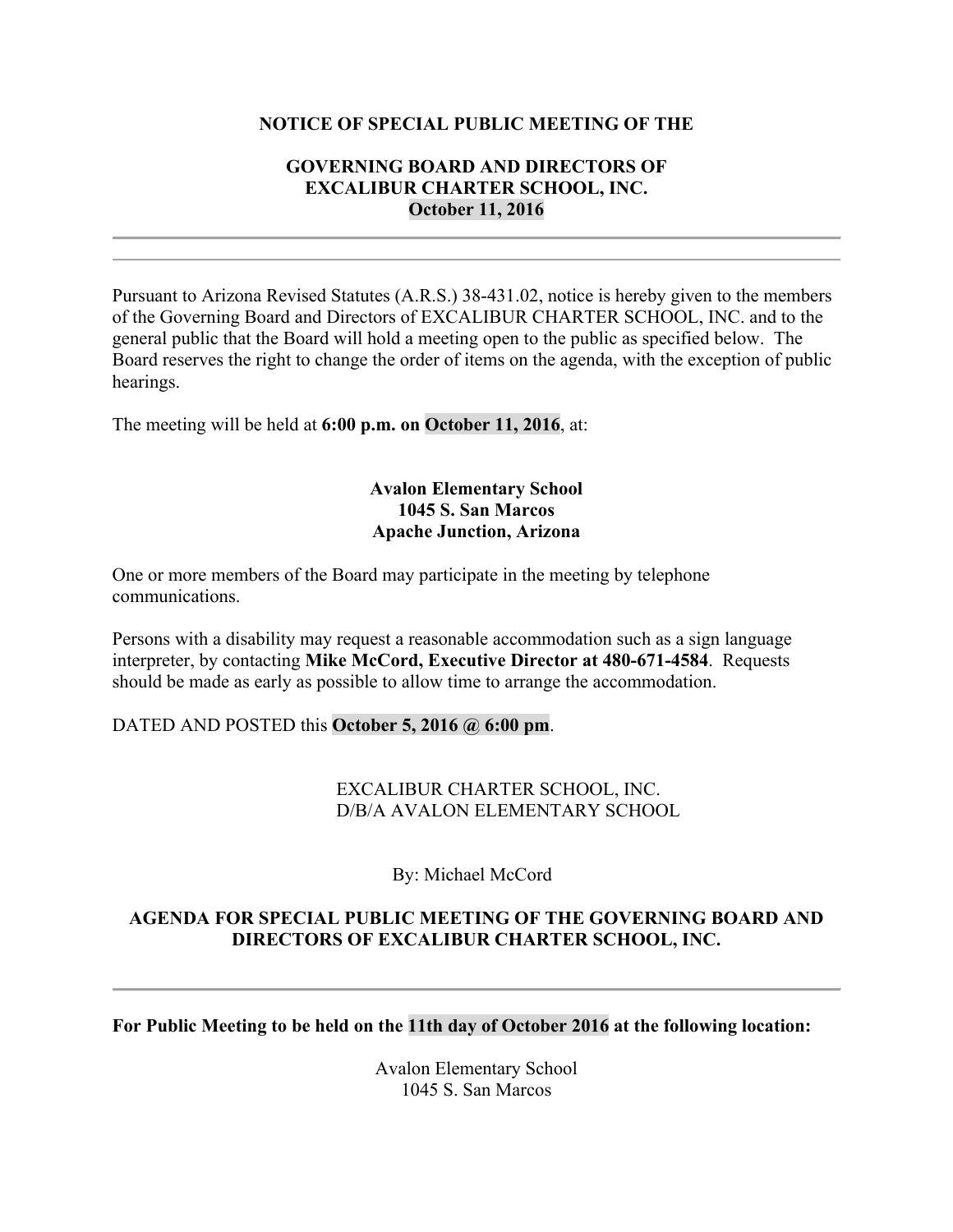Apache Junction, Arizona The Meeting will begin at 6:00 p.m.

- 1. Call to Order:
- 2. Pledge of Allegiance
- 3. Invocation/Moment of Silence
- *4.* Roll call of Directors

Michael McCord

Doug Wolf

Barb Hazel

Jeff Cutler Mike Reid

All board members present

- *5.* Discussion and possible action on September 2016 board minutes. Motion to accept board minutes made by Doug Wolf, 2<sup>nd</sup> Michael McCord 5 yea 0 na Motion Carried
- *6. Anyone wishing to address the Board may do so at this point on the agenda. Note: The board is not allowed to take action on any item not listed on its agenda for this meeting. It may refer requests for action to the administration for further consideration and/or discuss the matter at a later meeting. Speakers will be limited to five (5) minutes each*

# **7. Old Business:**

Discussion and possible action on renaming Excalibur Charter Schools, Inc to Copper State Academy. Presented by Jeff Cutler

Motion to accept and move forward with name change and marketing under Copper State Academy made by Michael McCord 2<sup>nd</sup> by Mike Reid 5 yeas 0 Nays

# **8. New Business:**

Discussion and possible action on financial statements for the third quarter of 2016 by Joel Brice.